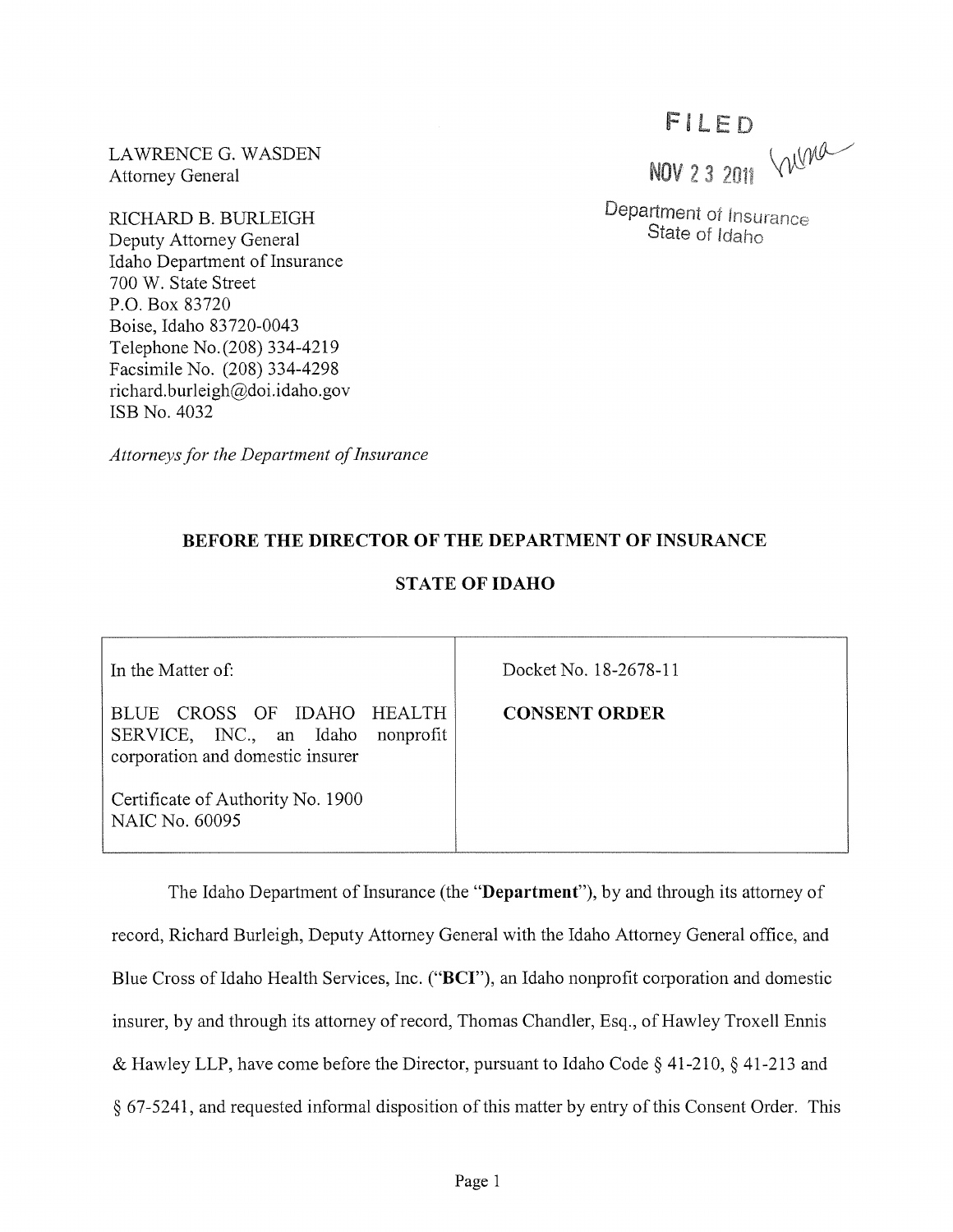matter arises out of a disagreement between the Department and BCI concerning small employer group renewal premium as more particularly set forth in Idaho Code  $\S$  41-4706(1)(c) ("Statute") and Idaho Administrative Code Rule 18.01.69.036.16 ("Rule"). The parties have represented that they have met and conferred and agreed as follows:

1. In an order dated June 29, 2010, the Department adopted the Report of Examination of Blue Cross of Idaho Health Service, Inc. (a mutual insurance company) as of December 31, 2008 ("Report"). On page 23 of the Report, the Department's examiners noted that 17% of the small employer group rates reviewed were found to be non-compliant with the Statute and the Rule. On page 34 of the Report, the Department's examiners recommended that BCI come into compliance with the Statute and the Rule.

2. In BCl's June 25,2010, response to the Report, which is incorporated into the Report as Exhibit C, BCI stated that it had changed its formulas for small employer group renewals in accordance with the examiners' recommendation. BCI represents that, in the ordinary course of renewing small employer group policies following receipt of the Report, it implemented this change in small employer group renewals beginning August 1,2010.

3. For certain small employer groups (the "Affected Groups"), BCl's calculation of renewal premium increases prior to August 1,2010, produced small employer group rates that were greater than the maximum renewal premium increases permitted under the Department's interpretation of the Statute and Rule.

4. BCI and the Department disagree over the proper calculation of small employer group renewal premium increases under the Statute and Rule.

5. BCI calculates that 15.11% of the 6,577 small employer group renewals with BCI during the period of January 1,2008, to July 31,2010, were charged a renewal premium in an

Page 2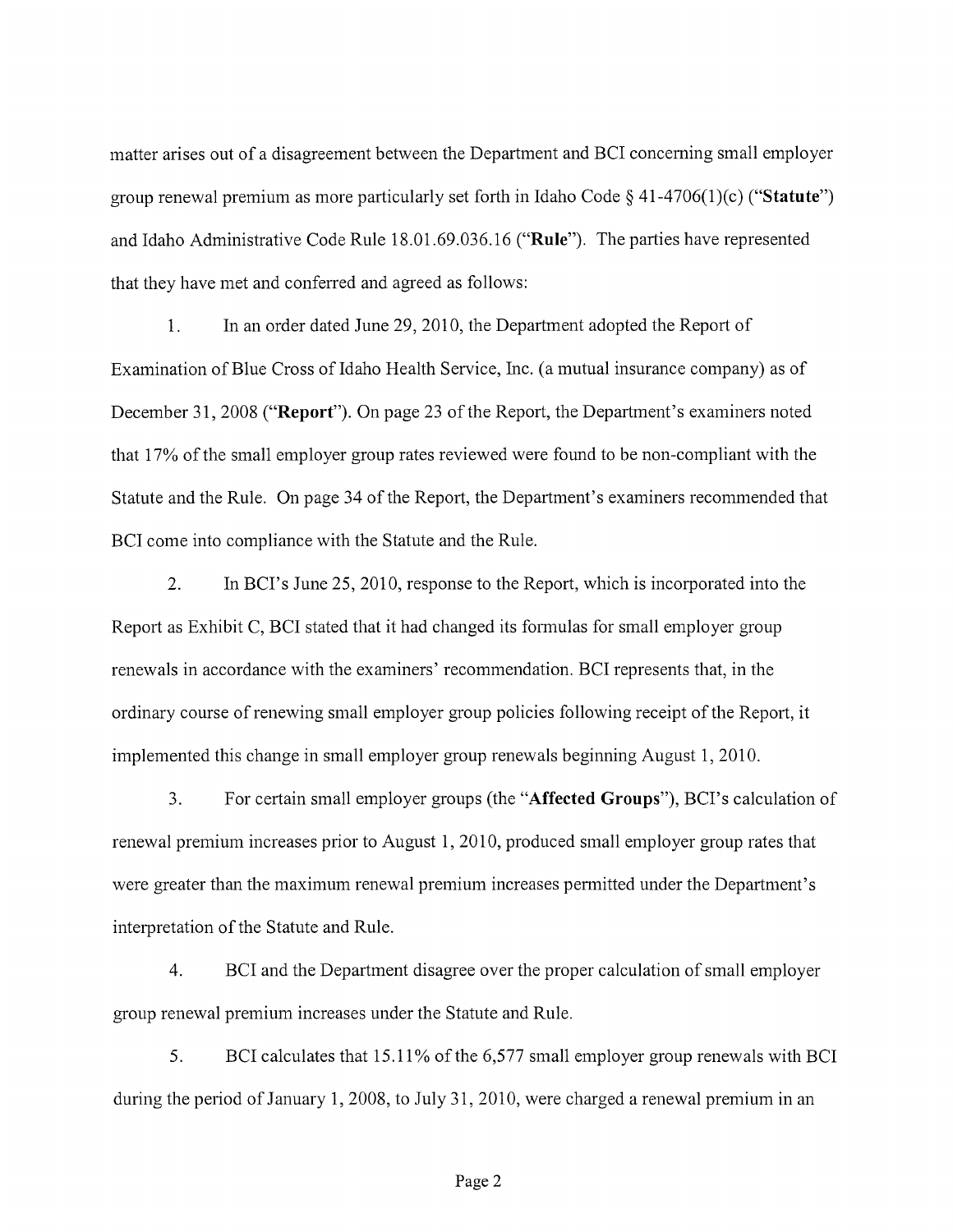aggregate amount of approximately \$876,000 **("Reimbursable Amounts")** in excess of the small employer group premium that would have been charged based on the Department's method of calculating the maximum permissible percentage increase in the renewal premium for the Affected Groups pennitted by the Rule. BCl's calculations of the Reimbursable Amounts have been reviewed and accepted by the Department.

6. BCl's position is that the remaining small employer group renewals with BCI during the period of January 1, 2008 to December 31, 2010, were charged a renewal premium in an aggregate amount of approximately \$876,000 less than they would have been charged had BCI applied Department's interpretation of the Rule to all of BCI's small employer group customers during this period. The Department neither accepts nor rejects BCl's position on this issue.

7. To resolve the disagreement, BCI is willing to confonn its calculation of small employer group renewal premiums to the method prescribed by the Rule. BCl's actions are not an admission, and are not deemed to be an admission, that it violated the Statute or Rule. Nor does the Department construe BCI's willingness to conform to the Department's application of the Statute and Rule as an admission that BCI violated the Statute or Rule. BCI agrees that, with regard to all future rate modifications for small employer groups, BCI shall apply the Statute and Rule as interpreted by the Department to confinn compliance of future premium rate modifications.

8. BCI also agrees to reimburse the Affected Groups the Reimbursable Amount according to the amount overpaid by each Affected Group under the Department's interpretation of the Statute and Rule, plus interest at a rate agreed to between the Department and BCL

Page 3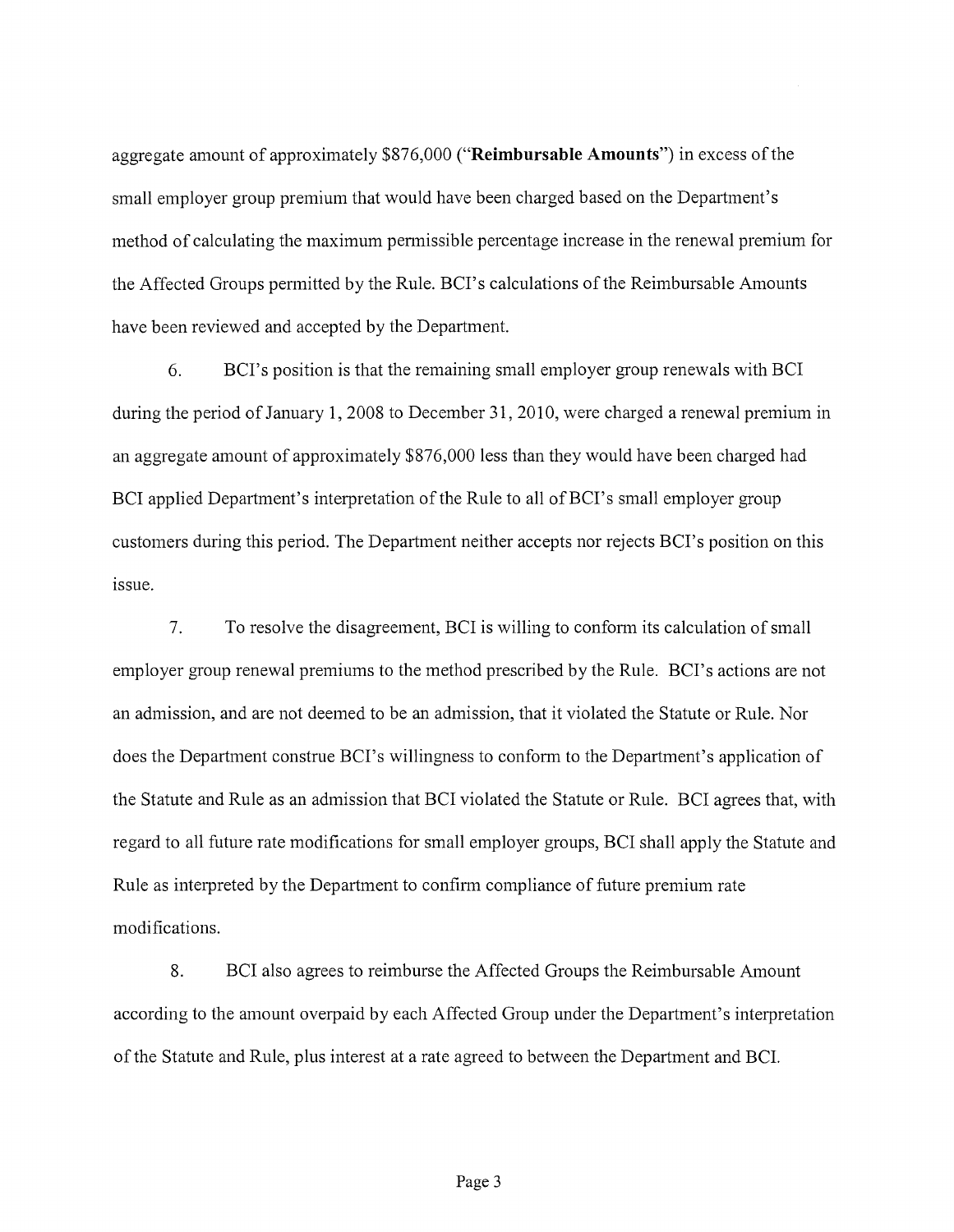9. BCI also agrees to pay to the Department the sum of fifteen thousand dollars

 $($15,000.00)$  as a settlement payment, within ten  $(10)$  days of the entry of this Consent Order.

Based on the foregoing and in consideration of the premises,

IT IS HEREBY ORDERED that this Consent Order between the Department and BCI is approved and adopted as an Order of the Director.

IT IS FURTHER ORDERED that compliance with Idaho Administrative Code Rule 18.01.69.036.16 in applying the restriction on rate increases in Idaho Code § 41-4706(1)(c) concerning small employer group renewal premiums is required when increasing renewal premium rates charged to a small employer for a new rating period.

## **IT IS SO ORDERED.**

DATED this 23rd day of November, 2011.

WILLIAM W. DEAL, Director

IDAHO DEPARTMENT OF INSURANCE